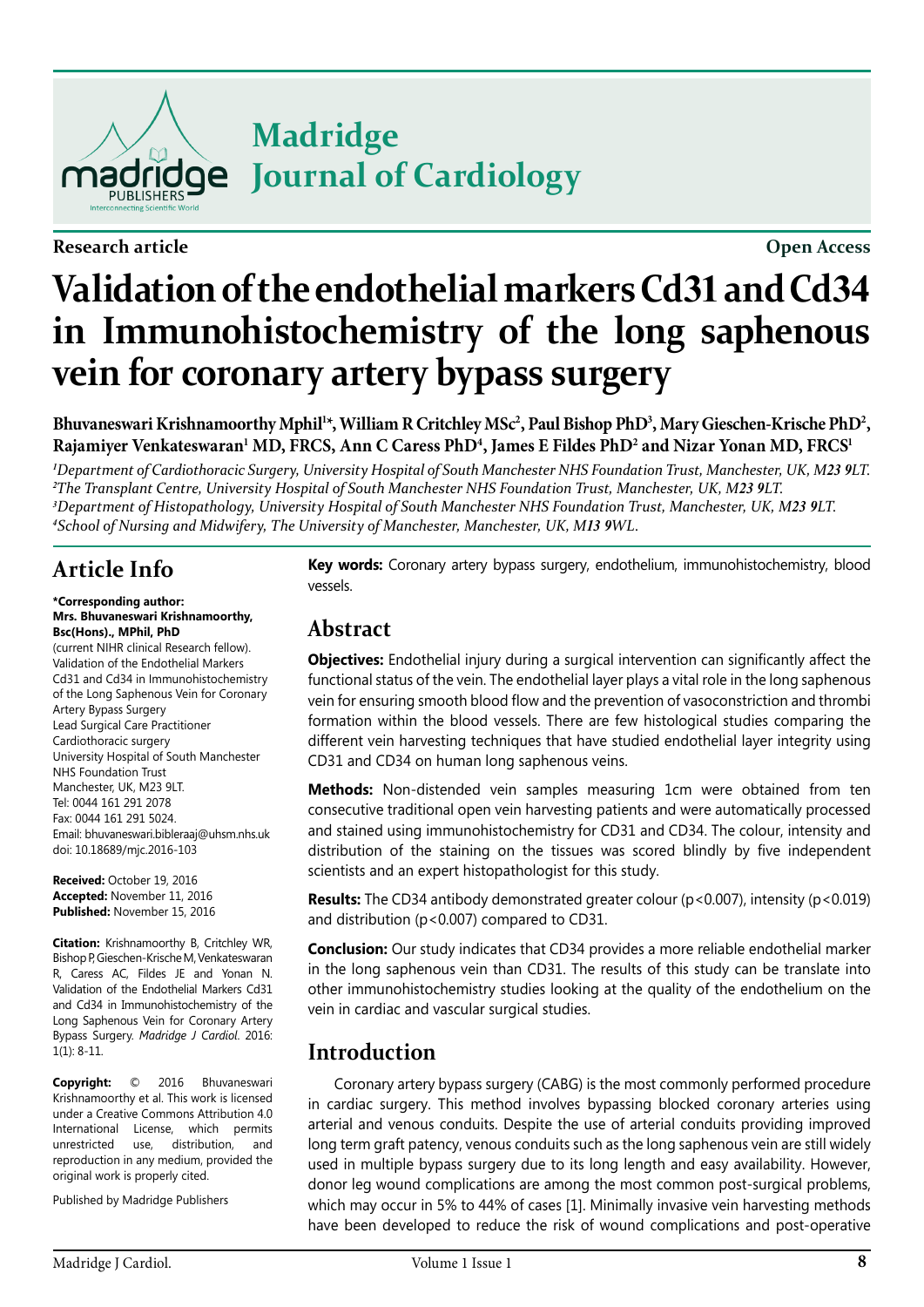morbidity. However, these techniques have been associated with greater risk of damaging the vein layers, particularly of disrupting the endothelium, during surgery. If this occurs, platelets become aggregated and induce endothelial denudation, promoting intimal proliferation and hyperplasia, leading to graft occlusion, which may subsequently result in poor long term graft patency [2].

Previous studies have focused on endothelial damage occurring during harvesting of the long saphenous vein, predominantly via assessment of CD31 expression. CD31 is a 130-kDa transmembrane glycoprotein, which demonstrates strong homogeneous expression in all human pulmonary endothelial cells but is also expressed to a lesser extent on platelets and some leukocyte subsets [3]. CD34 has also been used as a marker of endothelial cells. However, a systematic comparison of the quality of these markers would be beneficial, especially considering that the molecular and functional characteristics of endothelial cells can vary on the vascular tree between the different vessels around the body [4]. The 110-kDa transmembrane glycoprotein CD34 demonstrates a more heterogeneous expression and is particularly found on endothelial cells of: capillaries, arteries, veins, arterioles and venules [5]. Additional markers expressed on endothelial cells, such as von Willebrand Factor (vWF) and Fli1, have been utilised previously for the identification and detection of these cells. The glycoprotein vWF has important roles in platelet adhesion following injury, and is expressed on endothelial cells in a range of settings. However, vWF has been previously demonstrated to have weak expression on capillary endothelium and its use may be complicated subendothelial expression in certain tissues. Fli1 is consistently expressed by endothelial cells in a range of tissues, however it is also present within the nucleus of haematopoietic cells, especially lymphocytes and is a useful marker for diagnostic evaluation and detection of vascular tumours. This study evaluated only the use of CD31 and CD34 for assessment of endothelial integrity on the long saphenous vein due to the nature of their expression patterns.

Immunohistochemistry (IHC) remains the gold standard for studying the morphological status of the vein. Although previous studies have used IHC to score endothelial integrity, none have directly compared the quality of CD31 or CD34 staining following vein harvesting for CABG surgery. This is the first study to compare the difference in colour, intensity and distribution of CD31 and CD34 expression on long saphenous vein sections with the purpose of identifying a standard marker for future IHC for use in assessing endothelial integrity.

## **Methods**

### **Sample collection**

An overview of the experimental design for this study is included in figure 1. Ethical approval was provided by the Greater Manchester North East - National Research Ethics Committee (NREC) as part of the vein integrity and clinical outcomes (VICO) randomised controlled trial. The VICO trial is

designed to assess the direct relationship between endothelial damage and clinical outcomes. Samples of proximal long saphenous veins were collected from the lower leg using the open vein harvesting technique from ten consecutive patients. Vein conduits retrieved by minimally invasive vein harvesting techniques were not included in this study to ensure a reliable sample was retrieved with intact endothelium. Vein samples that were not surgically distended were utilised in this study to provide a reliable result indicative of viable endothelium in the long saphenous vein. Samples were cut into approximately 1cm sections and placed into a solution of 4% formalin in distilled water (pH 7.4). Samples were processed using the standard operating procedures of the Histopathology Laboratory at UHSM. Briefly, formalin fixed samples were paraffin embedded, then cut into 4 µm-thin sections, dewaxed and rehydrated in graded alcohols. Endogenous peroxidase activity was quenched by incubation in a 0.3% hydrogen peroxide aqueous solution for 15 minutes at room temperature. The heat-induced epitope retrieval method by means of pressure cooker was used for antigen retrieval of vein cross sections.

**Figure 1:** Experimental design to compare endothelial markers CD31 and CD34



The efficacy of anti-CD31 and anti-CD34 antibodies (Dako, Cambridgeshire, UK) to stain the saphenous vein endothelium was compared following automated tissue immunohistochemistry using both antibodies at a 1:30 dilution in DAKO™ antibody diluent (Dako, Cambridgeshire, UK) according to manufacturer's protocol. Detection was performed using the ImmPress HRP universal antibody polymer detection kit (Vector Laboratories, UK) and the ImmPact DAB peroxidase (HRP) substrate (Vector Laboratories, UK) according to manufacturer's protocol. Haematoxylin and eosin staining was performed for the evaluation of the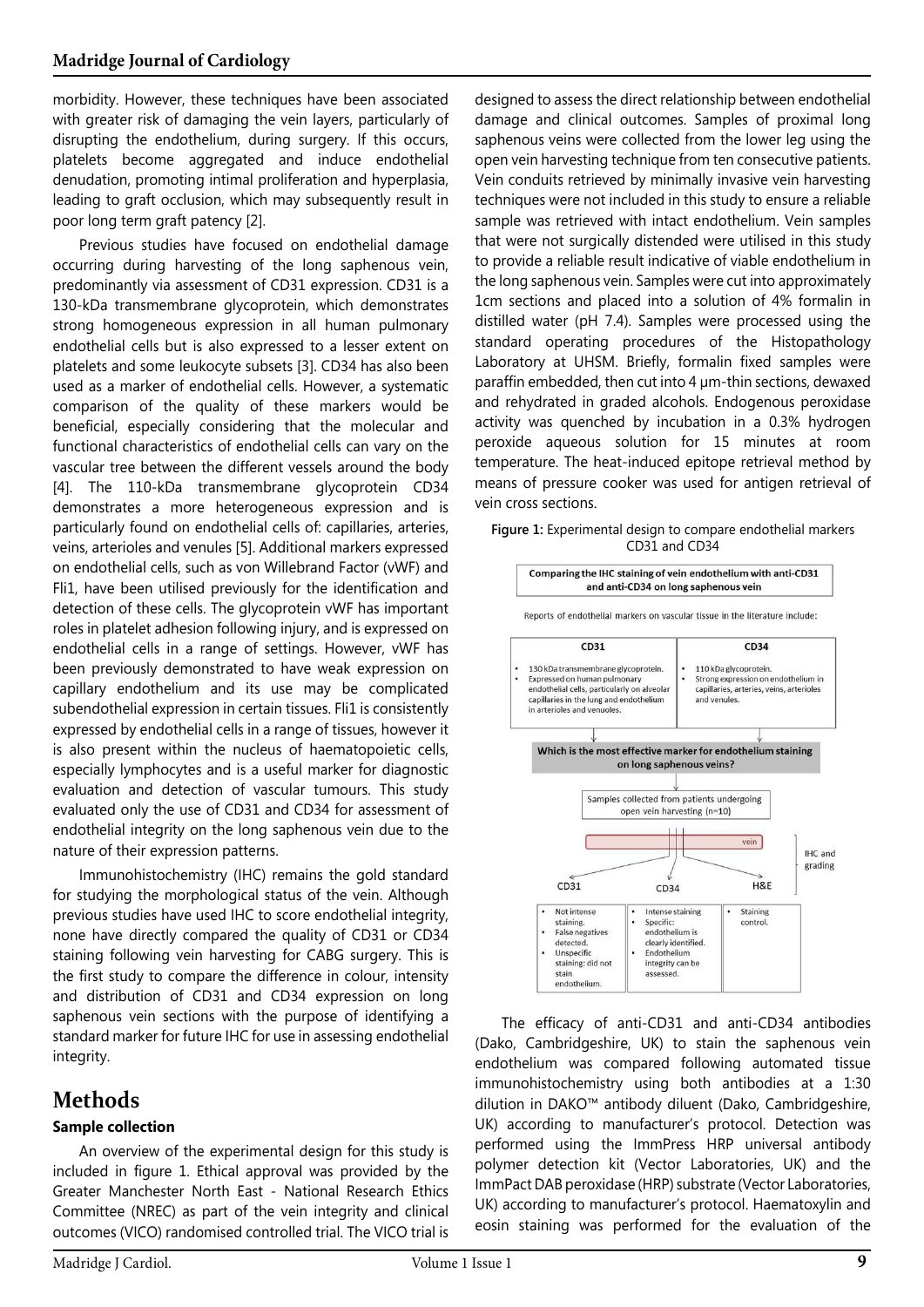saphenous vein, as a method for counterstaining (see figure 2).

**Figure 2:** The figure 2 demonstrates that the Haematoxylin and eosin stained long saphenous vein as a basic control stain before staining with the endothelial CD34 and CD31 stain.



Each slide was allocated a random number before any assessors assigned a score. The slides were imaged using Pannoramic 250™ slide scanner at The University of Manchester. This machine has a special high-NA Carl Zeiss™ optic lens to achieve maximum resolution of up to 0.16 µm per pixel image. Samples were scored by five blinded, independent and fully trained assessors by using Pannoramic Viewer™ software for efficient image viewing, annotation and archiving purposes. All the scores were verified by a UHSM Consultant Histopathologist. None of these assessors were involved at any stage of this research project. The slides were assessed for endothelial integrity (inter assessor variability was <15%). Slides were scored based on the colour, intensity and staining distribution of CD31 and CD34 using the following validated scoring system: "1" neg-none, "2/+" mild, "3/++" moderate and  $4/+++$ " intense [4, 6].

#### **Statistical analysis**

All data was expressed as percentages, with differences between the two sets of results determined using the Chisquare test for categorical variables. A p-value of <0.05 was considered statistically significant. SPSS 19.0 software was used for all calculations.

## **Results**

Consecutive saphenous vein sections were stained using anti-CD31 and anti-CD34 antibodies. A significantly different pattern of expression was found in terms of colour, intensity and distribution as follows:

## **Colour**

The relative colour of CD34 expression on veins was found to be more distinct than that of CD31 (80% negligible and 20% mild colour vs. 60% moderate and 40% strong colour distinctiveness for CD34, p=0.019, see figures 3a and 3b).

**Figure 3:** (A) CD31 negative colour expression on the cross section of the long saphenous vein. (B) CD34 positive colour expression on the cross section on the long saphenous vein. (C) CD31 mild

intensity on the cross sectioned vein. (D) CD34 severe intensity on the cross sectioned vein. Pictures A-C magnified: 500 µm and D: 200 µm.



## **Intensity**

Endothelial cell staining was found to be significantly more intense with the use of anti-CD34 antibody, compared to the mild staining of CD31 (100% mild staining for CD31 vs. 20% mild, 40% moderate and 20% strong staining for CD34, p=0.019, see figures 3c and 3d).

## **Distribution**

staining was more widely distributed across the tissue compared to CD31, with improved coverage of endothelial cells (100% negligible staining for CD31 vs. 40% mild and 60% moderate distribution of the stain for CD34, p=0.007). The CD34 stain was uniformly distributed along the endothelial layer of the saphenous vein. In addition, small capillary vessels on the adventitial layer were also effectively stained. In contrast, CD31 staining using anti-CD31 was found to be irregular along the endothelial layer.

## **Discussion**

This study aims to compare the use of CD31 and CD34 as markers of endothelium on human long saphenous vein. Our findings indicate that CD34 stains in a more intense and regular manner, including the endothelium of small arterioles and venules located in the tunica intima, compared to CD31. Modern bioimaging techniques represent a fundamental area for evaluation of tissue samples at a cellular level, yet highly optimised staining is required for reliable scoring. This is particularly true for large scale studies when significant numbers of samples need to be assessed as high throughput automated methods can be utilised where bright and distinct staining is present.